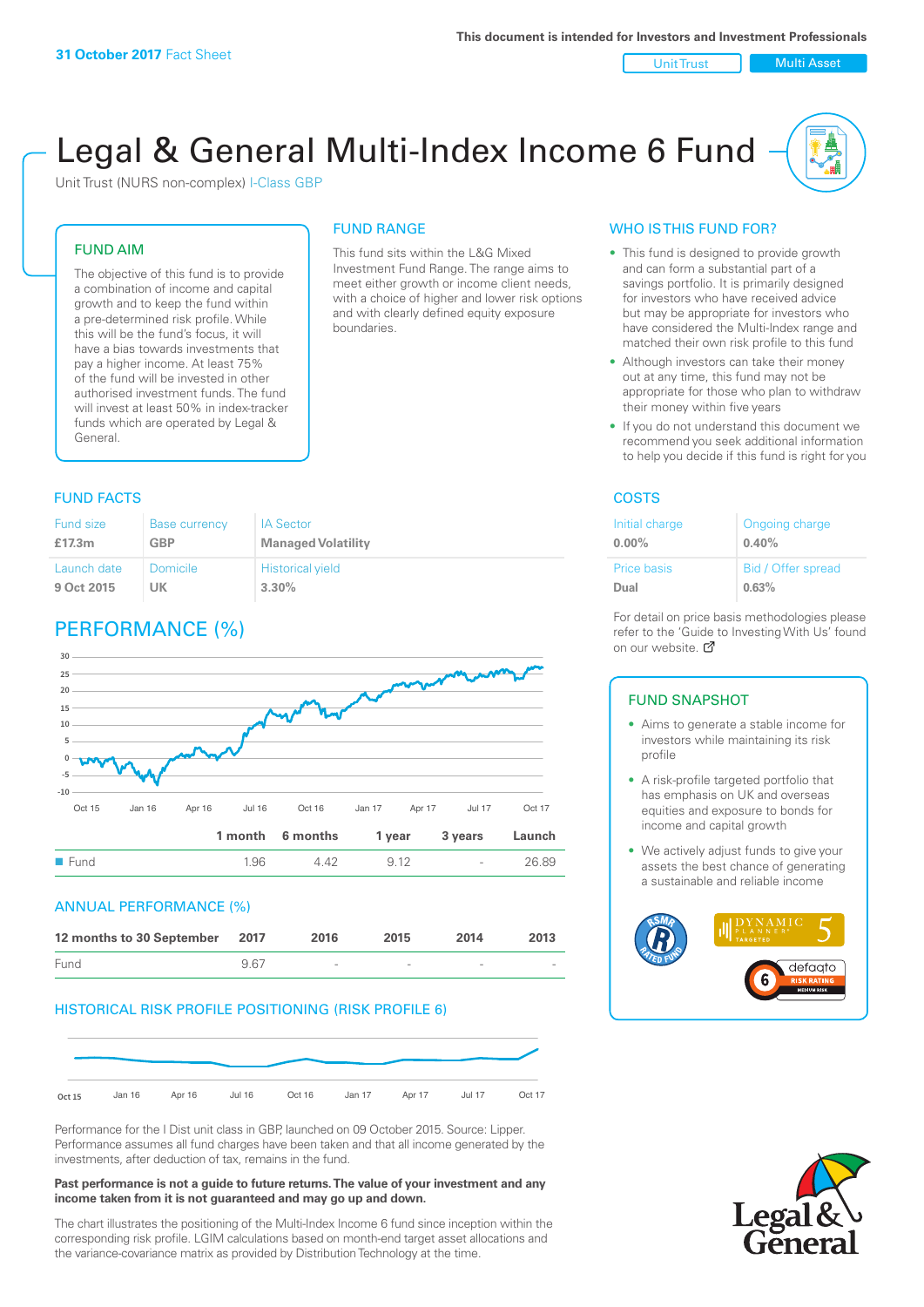# Legal & General Multi-Index Income 6 Fund

Unit Trust (NURS non-complex) I-Class GBP

# PORTFOLIO BREAKDOWN

All data source LGIM unless otherwise stated. Totals may not sum due to rounding.





#### FUND MANAGERS

The fund managers have responsibility for managing the multi-index fund range. They are part of the Multi-Asset Funds (MAF) team in LGIM. This team focuses on designing and managing multi-asset funds that are tailored to match the specific objectives of various client types. The team sits within a wider Asset Allocation team which combines both depth of experience with a broad range of expertise from different fields, including fund management, investment consulting and risk management roles.

# TOP 10 HOLDINGS (%)

| <b>L&amp;G UK Index Trust</b>                                    | 9.6 |
|------------------------------------------------------------------|-----|
| L&G Emerging Markets Government Bond (US\$) Index Fund           | 8.0 |
| L&G Emerging Markets Government Bond (Local Currency) Index Fund | 7.8 |
| iShares UK Dividend UCITS ETF                                    | 7.2 |
| L&G US Index Trust                                               | 6.8 |
| L&G High Income Trust                                            | 6.3 |
| <b>L&amp;G Pacific Index Trust</b>                               | 6.3 |
| L&G European Index Trust                                         | 5.9 |
| <b>LGIM Global Corporate Bond Fund</b>                           | 5.0 |
| <b>LGIM Sterling Liquidity Fund Class 1</b>                      | 4.9 |